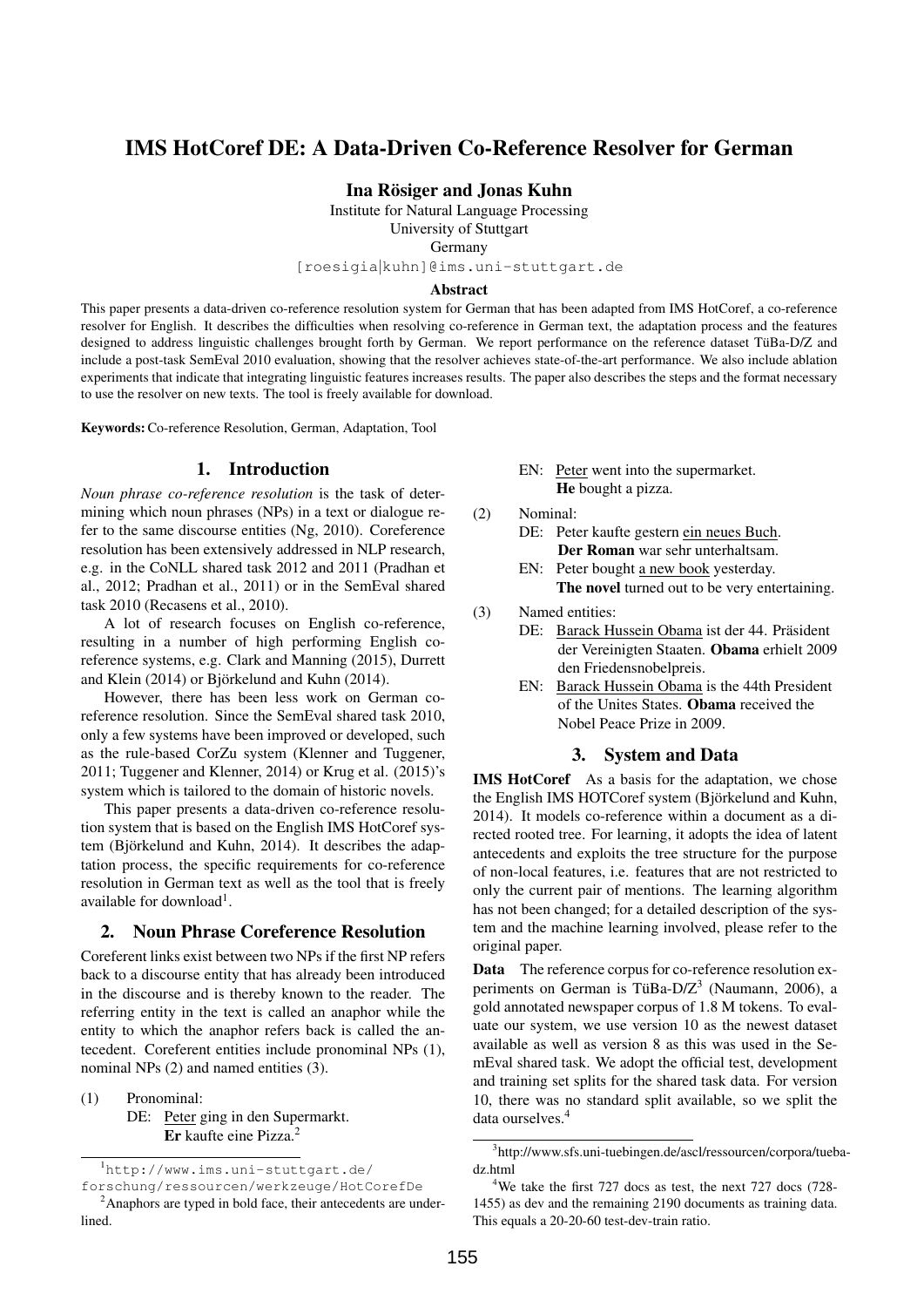## 4. Adapting the System to German

## 4.1. Small Adjustments

Markables The markables to be extracted can be defined by the user. The default markables for German are NPs with label NP or PN in the parse bit, personal pronouns (PPER), possessive pronouns (PPOSAT), relative pronouns (PRELS), demonstrative pronouns (PDS), reflexive pronouns (PRF) and named entities with the label LOC, PER, GPE and ORG. Using predicted annotations (tools involved are described in Section 7., the recall of the mention extraction module for TüBa-D/Z v10, is about 78%. The remaining 20% are not extracted mainly due to parsing errors. With gold annotations the recall is about 99%.

Number and gender information In the English version, this information comes in the form of a lookup from lists created by Bergsma and Lin (2006). For German (and other languages that feature grammatical gender), this type of information is much more essential, which is why we decided not to implement it as a lookup function, but rather include gender and number prediction in the pre-processing and rely on this predicted information. We have included short lookup lists for personal and possessive pronouns in case the morphological analyser does not predict a label.

Head rules The system includes a module that tries to identify the syntactic head of certain syntactic phrases. The adapted rule for German noun phrases is to take the rightmost noun, if present, and if this fails, to look for the rightmost personal pronoun. If this also fails, there is a number of backup strategies to come up with the most proper solution.

#### 4.2. Features to Capture the Challenges When Resolving German Text

IMS HotCoref offers a wide range of language-independent features (single and pair-based). We ran a number of feature selection experiments and came up with a final set of features that performed best (included in the release). We additionally added a number of new features or changes that are explained in the following. There is also a number of new features implemented that are not explained here in detail. Please, have a look at the source code to see the different features available.

Lemma-based rather than word form-based Whereas word-based features are effective for English, due to the rich inflection, they are less suitable for German. This is why we chose lemmata as a basis for all the features. The following example illustrates the difference, where a feature that captures the exact repetition of the word form suffices in English but where lemmata are needed for German.

- (4) DE: Sie nahm das Buch des Vaters [gen.] und hoffte, der Vater [nom.] würde es nicht bemerken.
	- EN: She took the book of the father and hoped the father wouldn't notice.

F1: Gender agreement Number agreement is one of the standard features used to find suitable antecedents for pronouns. For German, we additionally need gender agreement. Contrary to English, non-animate entities are often feminine or masculine. This makes the resolution more difficult as it introduces ambiguity (see Example (5)). Note that this is mainly relevant for pronominal reference as nominal cases do not need to have the same gender (see Example  $(6)$ ).

- (5) DE: Emma schaute hoch zur Sonne. Sie [fem.] schien heute sehr stark.
	- EN: Emma looked up to the sun. It was shining quite brightly.
- (6) DE: Der Stuhl [masc.] ... die Sitzgelegenheit [fem.] ... das Plastikmonster [neut.] .
	- EN: the chair ... the seating accommodation ... ... the plastic monster .

F2: Compound head match Whereas English compounds are multi words where a simple (sub-)string match feature suffices to find similar compounds, German compounds are single words. Therefore matching a compound and its head as shown in Example (7) is a little more complicated.

(7) DE: Menschenrechtskomitteevorsitzender ... der Vorsitzende EN: human rights committee chairman ... the chairman

We have implemented two versions to treat these compound cases, a lazy one and a more sophisticated approach. The lazy version is a boolean feature that returns true if the lemma of the head of the anaphor span ends with the five same letters as the head of the antecedent span, not including derivatives ending with *ung, nis, tum, schaft, heit* or *keit* to avoid a match for cases like *Regierung (government)* and *Formulierung (phrasing)*.

The more sophisticated version uses the compound splitting tool COMPOST (Cap, 2014). The tool splits compounds into their morphemes using morphological rules and corpus frequencies. Split lists for TüBa-D/Z as produced by COMPOST have been integrated into the resolver. Split lists for new texts can be integrated via a parameter. In this case, the boolean feature is true if the two markables are compounds having the same head or if one markable is the head of the other markable that is a compound.

F3: GermaNet lookup A GermaNet interface is implemented to include world knowledge and to allow the lookup of similar words. We have added three features that search for synonyms, hypernyms and hyponyms. They return true if the antecedent candidate is a synonym (hypernym or hyponym, respectively) of the anaphor.

F4: Distributional information Another source of semantic knowledge comes from distributional models, where similarity in a vector space can be used to find similar concepts. This type of information is particularly important in cases where string match does not suffice (see Example (8)) and GermaNet does not contain both markables.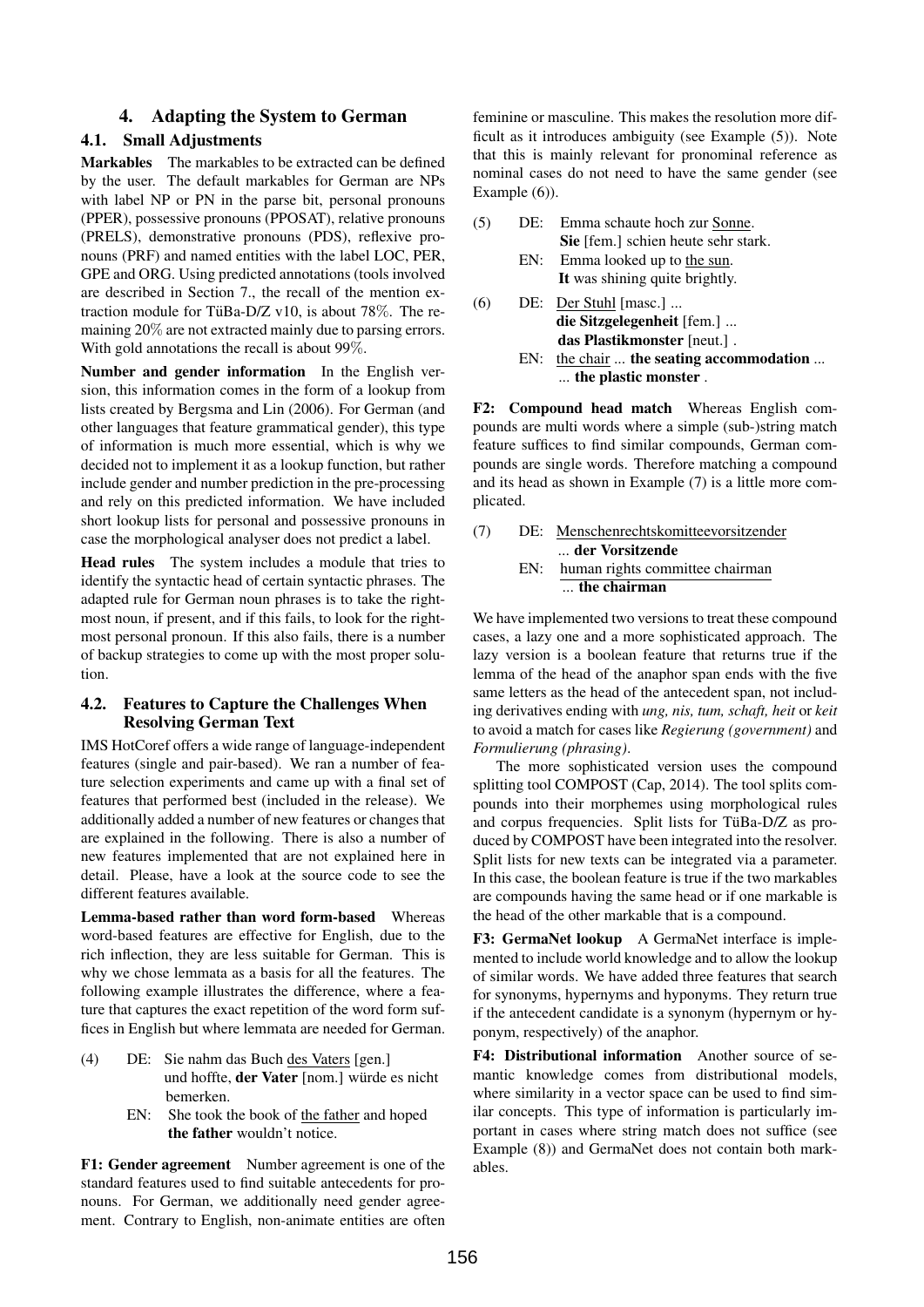- (8) DE: Malaria wird von Stechmücken übertragen. Die Krankheit ...
	- EN: Malaria is transmitted by mosquitoes. The disease ...

We thus implemented a boolean feature that is true if two mentions have a similarity score of a defined threshold (cosine similarity of 0.8 in our experiments, can be adjusted), and false otherwise. We use a module in the co-reference resolver that extracts syntactic heads for every noun phrase that the constituency parses has predicted, in order to create our list of noun-noun pairs and their similarity values. To get the similarity values, we built a vector space from the SdeWaC corpus (Faaß and Eckart, 2013), part-of-speech tagged and lemmatised using TreeTagger (Schmid, 1994). From the corpus, we extracted lemmatised sentences and trained a CBOW model (Mikolov et al., 2013). This model builds distributed word vectors by learning to predict the current word based on a context. We use lemma-POS pairs as both target and context elements, 300 dimensions, negative sampling set to 15, and no hierarchical softmax. We used the DISSECT toolkit (Dinu et al., 2013) to compute the cosine similarity scores between all nouns of the corpus.

F5/F6: Animacy and name information Three knowledge sources have been integrated that are taken from Klenner and Tuggener (2011): a list of words which refer to people, e.g. *Politiker (politician)* or *Mutti (Mummy)*, a list of names which refer to females, e.g. *Laura, Anne*, and a list of names which refer to males, e.g. *Michael, Thomas*, etc. We use this information in two features:

The first feature, called person match, is true if the anaphor is a masculine or feminine pronoun and the antecedent is on the people list. It is also true if the antecedent and the anaphor are both on the people list.

The second feature, called gender match names, is true if the antecedent is a female name and the anaphor a singular female pronoun or if the antecedent is a male name and the anaphor a singular male pronoun, respectively.

#### 5. Evaluation

On the newest dataset available (TüBa-D/Z, version 10), our resolver currently achieves a CoNLL score of  $65.76<sup>5</sup>$ . Table 1 compares the performance of our system using gold annotations with our system trained on predicted annotations (Section 7. lists the tools involved).

| IMS HotCoref DE using    CoNLL |       |
|--------------------------------|-------|
| gold annotations               | 65.76 |
| predicted annotations          | 48.54 |

Table 1: Performance of IMS HotCoref DE on TüBa-D/Z version 10: gold vs. predicated annotations

In a post-task SemEval  $2010$  evaluation<sup>6</sup> our system achieves a CoNLL score of 48.61 in the *open, regular* track and a CoNLL score of 63.61 in the *open, gold* track. Table 2

 $5$ On the test data, using the official CoNLL scorer v8.01, not including singletons as TüBa 10 does not contain them.

compares our scores with the three best performing systems in the shared task, BART (Broscheit et al., 2010a; Broscheit et al., 2010b), SUCRE (Kobdani and Schütze, 2010) and TANL-1 (Attardi et al., 2010) as well as with CorZu (Klenner and Tuggener, 2011; Tuggener and Klenner, 2014).<sup>7</sup> The CoNLL scores for all systems have been computed using the official CoNLL scorer v8.01 and the system outputs provided on the SemEval webpage. The scores differ from those published on the SemEval website due to the newer, improved scorer script and because we did not include singletons in the evaluation.

| System                 | CoNLL           | CoNLL   |
|------------------------|-----------------|---------|
|                        | $\text{gold}^8$ | regular |
| IMS HotCoref DE (open) | 63.61*          | 48.61*  |
| CorZu (open)           | 58.11           | 45.82   |
| BART (open)            | 45.04           | 39.07   |
| SUCRE (closed)         | 51.55           | 36.32   |
| TANL-1 (closed)        | 20.39           | 14.17   |

Table 2: SemEval Shared Task 2010 post-task evaluation for track *regular* and *gold* (on TüBa 8), excluding singletons

The difference in CoNLL score between CorZu and our system is statistically significant. We mark statistical significance with a star.<sup>9</sup>

## 6. Ablation Experiments

For the features presented in Section 4.2., we perform ablation experiments using the gold annotations of TüBa-D/Z version 10. Statistical significance is computed for all comparisons against the best performing version.

| <b>IMS HotCoref DE</b>            | CoNLL     |
|-----------------------------------|-----------|
| Best performing version           | 65.76     |
| - lemma-based                     | 63.80*    |
| - F1: gender agreement            | $65.03*$  |
| - F2: compound head match         | 65.72     |
| - F3: GermaNet                    | $65.32**$ |
| - F4: Distributional information  | 65.76     |
| - F5: Animacy: gender match names | $65.59**$ |
| - F6: Animacy: person match       | $65.58**$ |

Table 3: Performance of IMS HotCoref DE on TüBa-D/Z version 10: ablation experiments

Table 3 shows the results when leaving out one of the previously described features at a time. Computing all the features on a word form rather than lemma basis results in the biggest decrease in performance (about 2 CoNLL points), followed by leaving out gender agreement, GermaNet and the animacy features. Two features, compound head match and distributional information, only had a minor influence on the performance. We include them here because they

7 Performance of CorZu:

 $8$ Using gold constituency parses as available for TüBa 8 <sup>9</sup>We compute significance using the Wilcoxon signed rank test

(Siegel and Castellan, 1988) at \*the 0.01 or \*\* the 0.05 level.

<sup>6</sup>http://stel.ub.edu/semeval2010-coref/

Don Tuggener, personal communication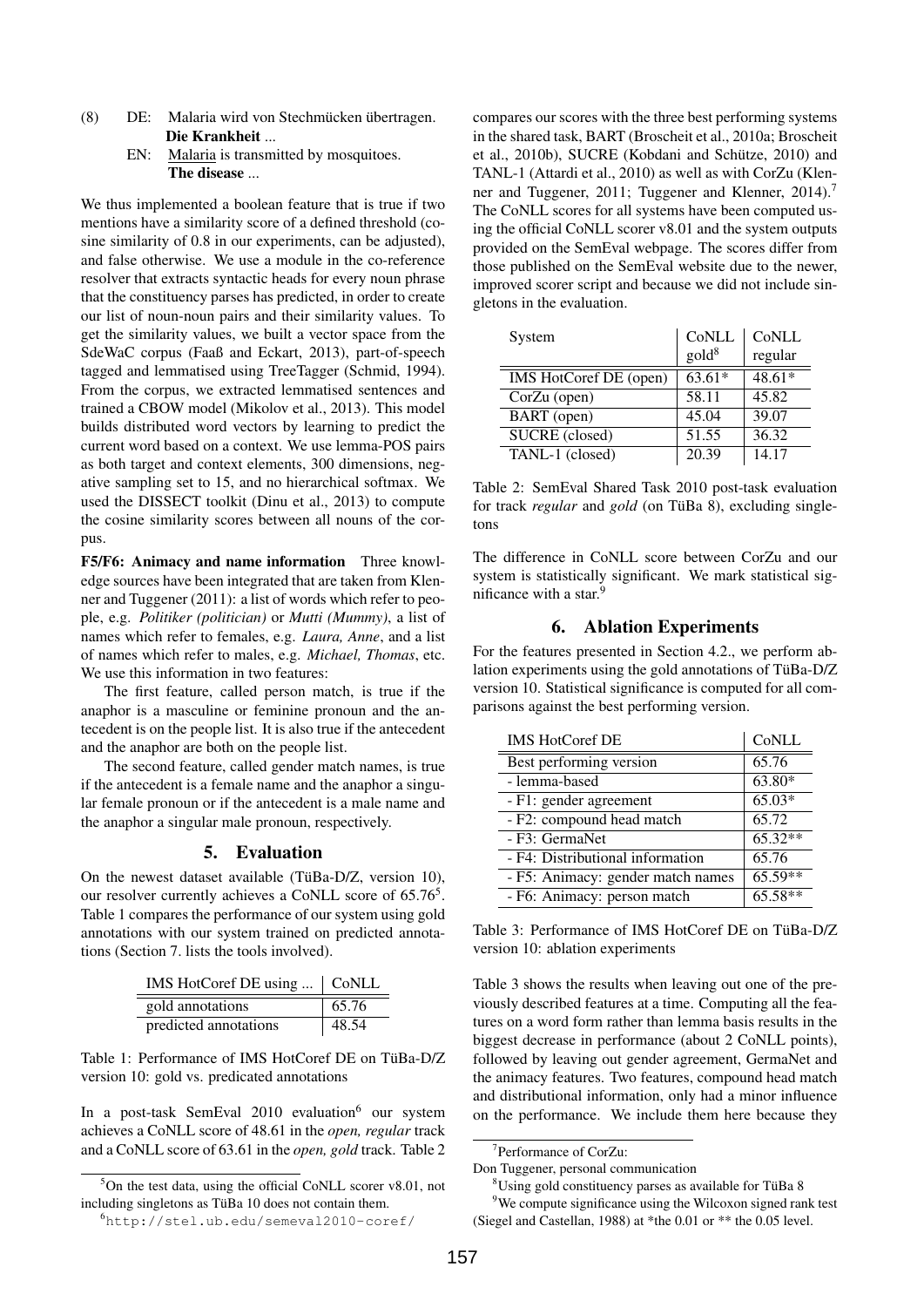have proven to be effective in other settings, e.g. when using regular annotations.

### 7. Running the System on New Texts

Pre-processing The system requires preprocessed text with the following annotations in CoNLL-12 format: partof-speech (POS) tags, lemmata, constituency parse bits, number and gender information and (optionally) named entities. The mention extraction module, i.e. the part in the resolver that chooses the markables which we want to resolve in a later step, is based on the constituency parse bits and POS tags. It can be specified which POS tags and which non-terminal categories should be extracted. Per default, noun phrases, named entities and personal, possessive, demonstrative, reflexive and relative pronouns as well as a set of named entity labels are extracted. Note that most parsers for German do not annotate NPs inside PPs, i.e. they are flat, so these need to be inserted before running the tool. The tool works best on new texts if the same tools are used with which the training corpus has been preprocessed.

There are two models available: one trained on the gold annotations (this one is preferable if you can find a way to create similar annotations to the TüBa gold annotations for your own texts.). We have also uploaded a model trained on predicted annotations: we used the Berkeley parser (Petrov et al., 2006) (out of the box, standard models trained on Tiger) to create the parses, the Stanford NER system for German (Faruqui and Padó, 2010) to find named entities and mate<sup>10</sup> to lemmatise, tag part-of-speech and produce the morphological information. Two example documents for the annotations are provided on the webpage.

Format The tool takes input in CoNLL-12 format. The CoNLL-12 format is a standardised, tab-separated format in a one-word-per-line setup. Table 1 shows the information contained in the respective columns. An example document can be found on the webpage.

| Column | Content                               |
|--------|---------------------------------------|
|        | docname                               |
| 2      | part number                           |
| 3      | word number in sentence               |
|        | word form                             |
| 5      | POS tag                               |
|        | parse bit                             |
|        | lemma                                 |
|        | number information: pl or sg          |
|        | gender information: fem, masc or neut |
| 10     | named entity (optional)               |
|        | coref information                     |

Table 4: CoNLL-12 format overview: tab-separated columns and content

Annotating co-reference in new texts This section explains how to use the pre-trained models to annotate coreference in new documents. A manual on how to train a model is contained in the webpage documentation.

- Download the tool, the model and the manual from the webpage;
- Pre-process your texts so that you have all the necessary annotation layers;
	- make sure that the parse bits have NPs annotated inside of PPs;
	- the parse bits should be comparable to those in the example document: either the gold ones or the ones created by the Berkeley parser;
- Get your texts into the right format: see example document;
- Specify the markables you want to extract;
- Specify the additional information: you can include distributional information, compound splits, etc. for your own texts. Details on the single formats are contained in the manual.
- Specify the features (you can play around with this or just use the default features);
- Training and testing commands can be found in the manual.

# 8. Related Work

In the SemEval shared task, a number of systems participated in the German track: BART (Broscheit et al., 2010a; Broscheit et al., 2010b), SUCRE (Kobdani and Schütze, 2010), TANL-1 (Attardi et al., 2010) and UBIU (Zhekova and Kübler, 2010). There were four different settings evaluated, using external resources (open) or not (closed) combined with gold vs. regular preprocessing. The performance of the three best-performing systems is summarised in Section 5.

Since then, only a few systems have been developed or improved. Ziering (2011) improved the scores of SU-CRE by integrating linguistic features. This results in an improvement of the average of MUC and B3 of about 5 points. It is however difficult to compare these numbers as the scorer scripts have changed and the system output as well as the system are not publicly available.

Klenner and Tuggener (2011) implemented a rulebased incremental entity-mention co-reference-system that has since the SemEval shared task received the best results on newspaper data for German (it ws improved in Tuggener and Klenner (2014)). Krug et al. (2015) compared their rule/pass-based system tailored to the domain of historic novels with CorZu in this specific domain, restricting coreference resolution to the resolution of persons, and found that their own system outperformed the rule-based CorZu.

Mikhaylova (2014) adapted the IMS Coref system, a predecessor of IMS HotCoref, to German as part of a Master thesis. To the best of our knowledge, however this system was not made publicly available.

For co-reference resolution of newspaper text, our system achieves state-of-the-art results. For other domains on which the system has not been trained, it is however difficult to say which co-reference system performs best. We

<sup>10</sup>www.ims.uni-stuttgart.de/forschung/ ressourcen/werkzeuge/matetools.html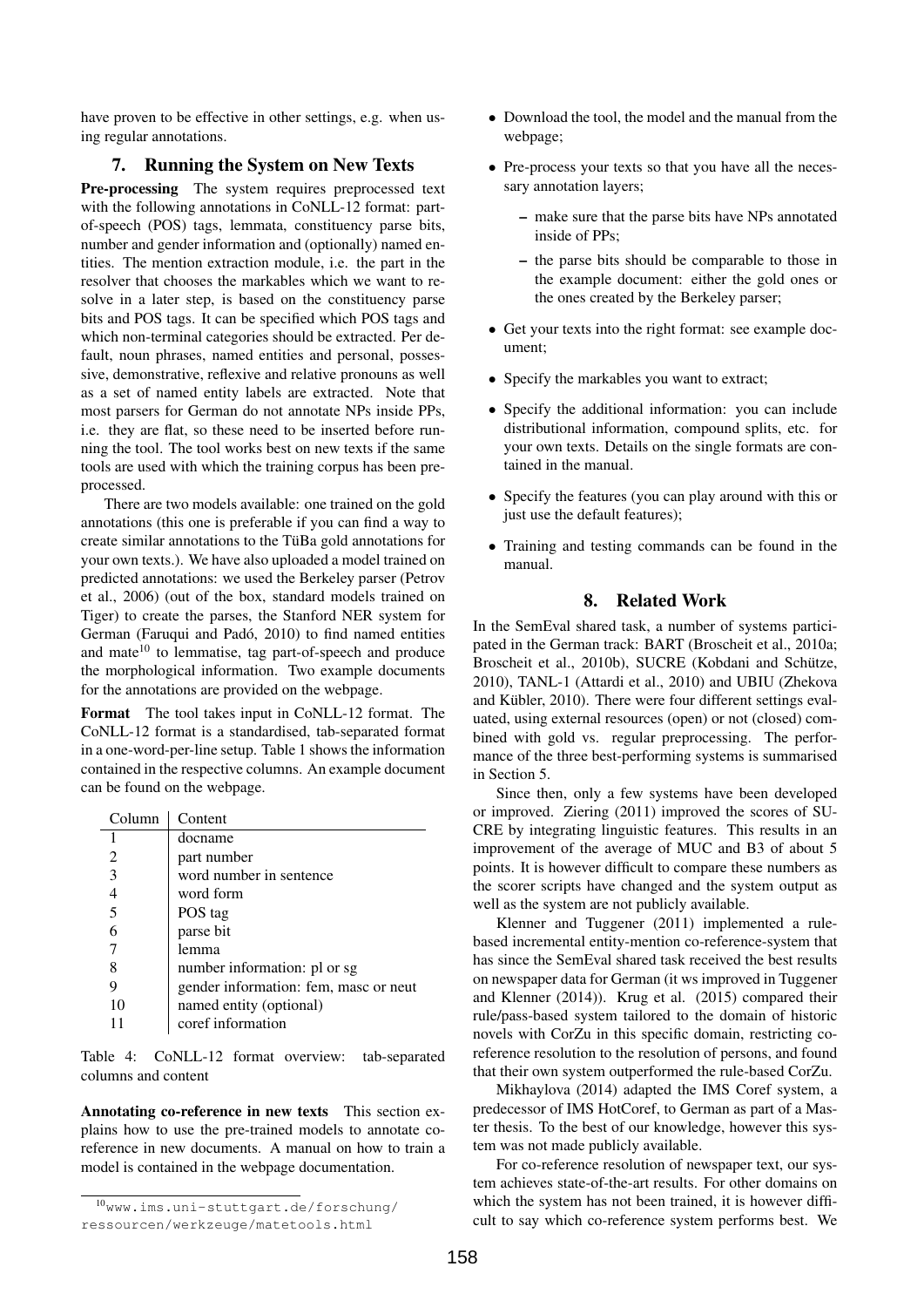are positive that some of the features translate well into other domains, but this hypothesis needs to be tested for every domain. In some cases a rule-based system might be more stable.

# 9. Conclusion

We have presented IMS HotCoref DE, a German coreference system that has been adapted from an English coreference system, IMS HotCoref. Our results show that the system achieves state-of-the-art performance on the reference dataset TüBa- $D/Z$ , and that integrating linguistic features designed for co-reference resolution of German text increases performance. The tool is publicly available.

#### Acknowledgements

The authors would like to thank the anonymous reviewers for their comments as well as Anders Björkelund and Arndt Riester for their feedback on an earlier version of this paper. This work was supported by the Deutsche Forschungsgemeinschaft (DFG) via the SFB 732, project A6.

# 10. Bibliographical References

- Attardi, G., Simi, M., and Dei Rossi, S. (2010). Tanl-1: Coreference resolution by parse analysis and similarity clustering. In *Proceedings of the 5th International Workshop on Semantic Evaluation*, pages 108–111, Uppsala, Sweden, July. Association for Computational Linguistics.
- Bergsma, S. and Lin, D. (2006). Bootstrapping path-based pronoun resolution. In *Proceedings of the 21st International Conference on Computational Linguistics and 44th Annual Meeting of the Association for Computational Linguistics*, pages 33–40, Sydney, Australia, July. Association for Computational Linguistics.
- Björkelund, A. and Kuhn, J. (2014). Learning structured perceptrons for coreference resolution with latent antecedents and non-local features. In *Proceedings of the 52nd Annual Meeting of the Association for Computational Linguistics (Volume 1: Long Papers)*, pages 47– 57, Baltimore.
- Bohnet, B. and Nivre, J. (2012). A transition-based system for joint part-of-speech tagging and labeled nonprojective dependency parsing. In *Proceedings of the 2012 Joint Conference on Empirical Methods in Natural Language Processing and Computational Natural Language Learning*, pages 1455–1465, Jeju Island, Korea, July. Association for Computational Linguistics.
- Broscheit, S., Poesio, M., Ponzetto, S. P., Rodriguez, K. J., Romano, L., Uryupina, O., Versley, Y., and Zanoli, R. (2010a). Bart: A multilingual anaphora resolution system. In *Proceedings of the 5th International Workshop on Semantic Evaluation*, pages 104–107, Uppsala, Sweden, July. Association for Computational Linguistics.
- Broscheit, S., Ponzetto, S. P., Versley, Y., and Poesio, M. (2010b). Extending BART to provide a coreference resolution system for german. In *Proceedings of the International Conference on Language Resources and Evaluation, LREC 2010, 17-23 May 2010, Valletta, Malta*.
- Cap, F. (2014). Morphological processing of compounds for statistical machine translation. Dissertation, Institute for Natural Language Processing (IMS), University of Stuttgart.
- Clark, K. and Manning, C. D. (2015). Entity-centric coreference resolution with model stacking. In *Association of Computational Linguistics (ACL)*.
- Dinu, G., Pham, N. T., and Baroni, M. (2013). DISSECT DIStributional SEmantics Composition Toolkit. In *Proceedings of ACL*, Sofia, Bulgaria.
- Durrett, G. and Klein, D. (2014). A joint model for entity analysis: Coreference, typing, and linking. *Transactions of the Association for Computational Linguistics*, 2:477– 490.
- Faaß, G. and Eckart, K. (2013). SdeWaC a corpus of parsable sentences from the web. In *Language Processing and Knowledge in the Web*, Lecture Notes in Computer Science. Springer.
- Faruqui, M. and Padó, S. (2010). Training and evaluating a german named entity recognizer with semantic generalization. In *Proceedings of KONVENS 2010*, Saarbrücken, Germany.
- Klenner, M. and Tuggener, D. (2011). An incremental entity-mention model for coreference resolution with restrictive antecedent accessibility. In *Proceedings of RANLP*, pages 178–185, Hissar, Bulgaria.
- Kobdani, H. and Schütze, H. (2010). Sucre: A modular system for coreference resolution. In *Proceedings of the 5th International Workshop on Semantic Evaluation*, pages 92–95, Uppsala, Sweden, July. Association for Computational Linguistics.
- Krug, M., Puppe, F., Jannidis, F., Macharowsky, L., Reger, I., and Weimer, L. (2015). Rule-based coreference resolution in german historic novels. In *Computational Linguistics for Literature*.
- Mikhaylova, A. (2014). Koreferenzresolution in mehreren sprachen. Msc thesis, Center for Information and Language Processing, University of Munich.
- Mikolov, T., Chen, K., Corrado, G., and Dean, J. (2013). Efficient estimation of word representations in vector space. In *Proceedings of ICLR*, Scottsdale, AZ, USA.
- Naumann, K. (2006). Manual for the annotation of indocument referential relations. University of Tübingen.
- Ng, V. (2010). Supervised noun phrase coreference research: The first fifteen years. In *Proceedings of the 48th Annual Meeting of the Association for Computational Linguistics*, pages 1396–1411.
- Petrov, S., Barrett, L., Thibaux, R., and Klein, D. (2006). Learning accurate, compact, and interpretable tree annotation. In *Proceedings of the 21st International Conference on Computational Linguistics and the 44th annual meeting of the Association for Computational Linguistics*, pages 433–440. Association for Computational Linguistics.
- Pradhan, S., Ramshaw, L., Marcus, M., Palmer, M., Weischedel, R., and Xue, N. (2011). CoNLL-2011 Shared Task: Modeling unrestricted coreference in OntoNotes. In *Proceedings of the Fifteenth Conference*